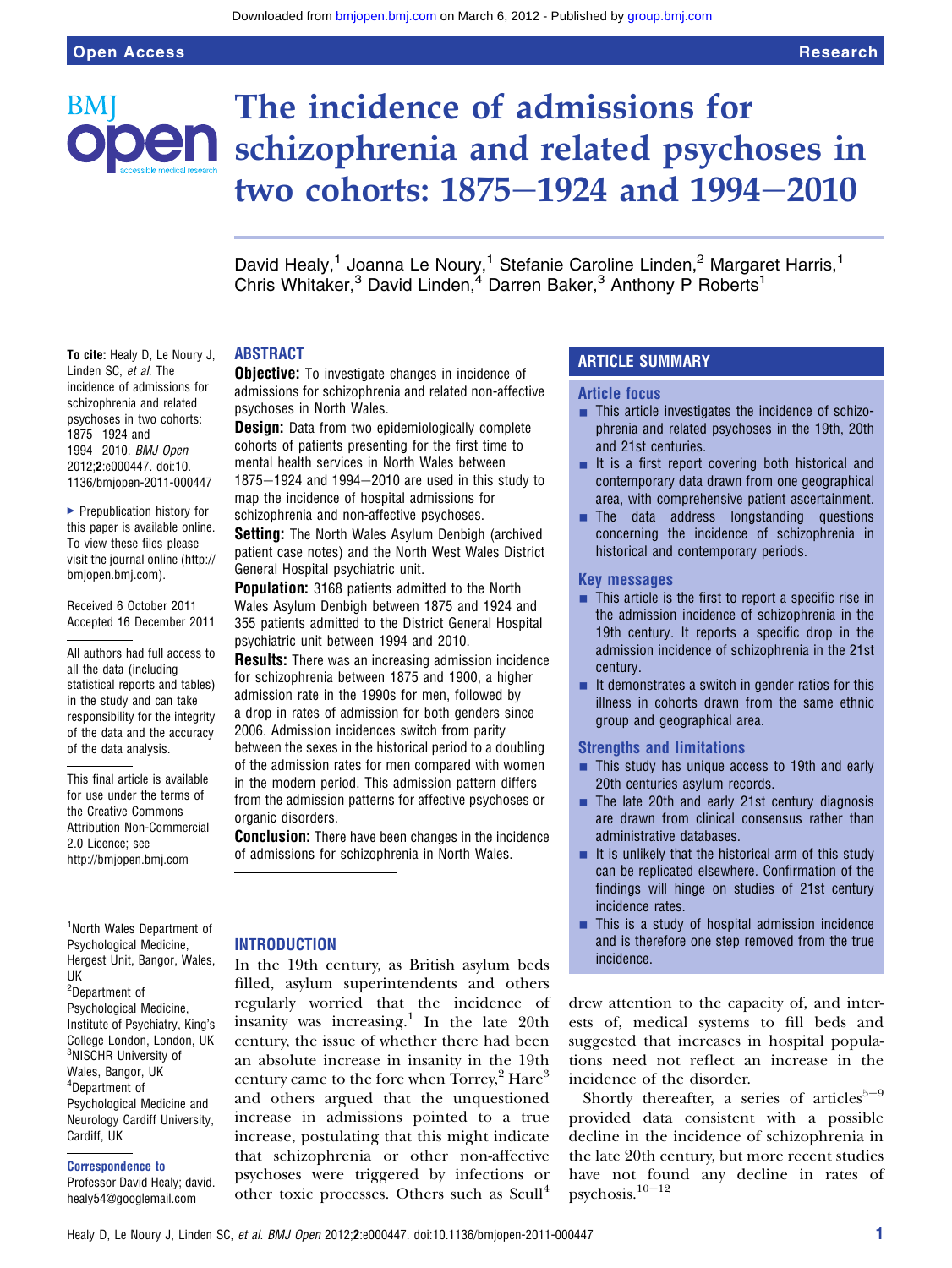The conflicting results in the modern studies have drawn attention to a range of methodological confounders from changing diagnostic criteria to the unreliability of administrative case registers, issues of age standardisation, the changing ethnic mix of populations and shifts in patterns of care.<sup>13</sup> Many of these factors can be controlled for in contemporary populations.

In contrast, on the issue of whether there was an increase in insanity in the 19th century, the available data for the most part do not permit distinctions between increases in insanity in general and increases in specific diagnoses such as schizophrenia.

The task of pinpointing aetiological factors contributing to schizophrenia is likely to be somewhat easier if any periods of increase or decrease can be established. In North West Wales, we have access to two case registers that while posing their own methodological issues overcome some of the difficulties of other studies. These have been explored to shed light on the incidence of admissions for all non-affective psychoses and for schizophrenia in particular.

#### METHODS

We have used two data sets to look at admission rates for schizophrenia and other non-affective psychoses drawn from the periods  $1875-1924$  and  $1994-2010$ . In North West Wales, geographical and financial constraints ensured that there was nowhere else for 19th century patients to go other than the asylum at Denbigh, and today, there are no private facilities or alternate public facilities for patients other than the District General Hospital (DGH) unit in Bangor. Patients from North West Wales furthermore getting sick elsewhere in both periods have been returned to the area for treatment.

The first data set consists of all admissions from North West Wales to the asylum at Denbigh between 1875 and 1924. The asylum records offered five sets of information relevant to diagnosis: medical and legal certificates outlining the circumstances of detention; standard demographic data including age, sex, educational, employment and marital status, family history of mental illness, prior mental or physical illness and possible triggers; standard assessments of dangerousness, suicidality, seizure proneness, along with food refusal and a range of clinical features; descriptions of patients' mental and physical states on admission and case notes covering patients' stays in hospital until discharge or death.<sup>14</sup> We could retrieve the records of prior admissions back to 1865 or subsequent admissions through to 1965.

The term schizophrenia was not used in asylum records until after 1924. Throughout the historical period, psychotic patients were primarily diagnosed as having mania.<sup>15</sup> Accordingly, a panel of clinicians covering the clinical patches these patients would now come from reviewed records from all admissions for each patient<sup>14</sup> and made retrospective diagnoses according to the International Classification of Diseases (ICD)-10 criteria.

A diagnosis of non-affective psychosis was made if there was clear evidence of delusions, hallucinations or thought disorder in the clinical record, an absence of affective symptoms and a clinical course consistent with the diagnosis. All diagnoses were made before this study began. In the case of the psychoses, five diagnoses were given: schizophrenia (F20), schizoaffective disorder (F25), delusional disorder (F22), acute and transient psychoses (F23) and catatonia (F0.61). Other patients who were difficult to classify were coded as unspecified non-organic psychosis (F29). The schizoaffective group were primarily schizophrenic rather than affective in features and were a small group  $(N=26)$ .

One coauthor (SCL) reviewed all affective and nonaffective diagnoses covering eight randomly picked years from the whole sample. The agreement concerning the schizophrenic diagnoses (F20) between the initial rater and SCL was 96.5%. To take account of the number of agreements expected by chance, we used Cohen's  $\kappa$  coefficient,<sup>16</sup> a statistical measure of inter-rater agreement for categorical items. The  $\kappa$  coefficient (781 cases, two raters, schizophrenia vs all other diagnoses) was 86.4%.

The second data set is drawn from an ongoing study of the incidence of service utilisation for non-affective and affective psychoses from North West Wales. From this, we have assembled all first admissions to the sole DGH unit accessible from the area between 1 January 1994 and 31 December 2010 or to the regional medium secure facility or to any other unit to which patients could be admitted. The catchment area for the modern cohort is the same as that for the historical cohort. Patients were included in this study if they were native to or resident in the North West Wales area prior to and following their initial episode. We have not included patients who became ill after coming from elsewhere as students to the local university and who have since left the area. In similar fashion in the contemporary and historical cohorts, we have excluded patients who came from out of area and returned to their place of origin but who had a first episode of mental illness while in North West Wales. We have included patients admitted solely for the purpose of instituting treatment with clozapine.

Diagnoses in the contemporary cohort were made according to ICD-10 codes, but they were not made on the basis of administrative coding by ward clerks of individual admissions. In the case of all patients, the diagnoses came from medical and nursing staff on the treating team. Case records were checked on several occasions and following all subsequent admissions to confirm the presence of clinical details consistent with the diagnosis. These diagnoses therefore take clinical course into account, and not unexpectedly, only 49% of those diagnosed as having schizophrenia were given that diagnosis on first discharge.

The population of North West Wales has remained roughly the same over a century, but there are differences in numbers of younger subjects and in those over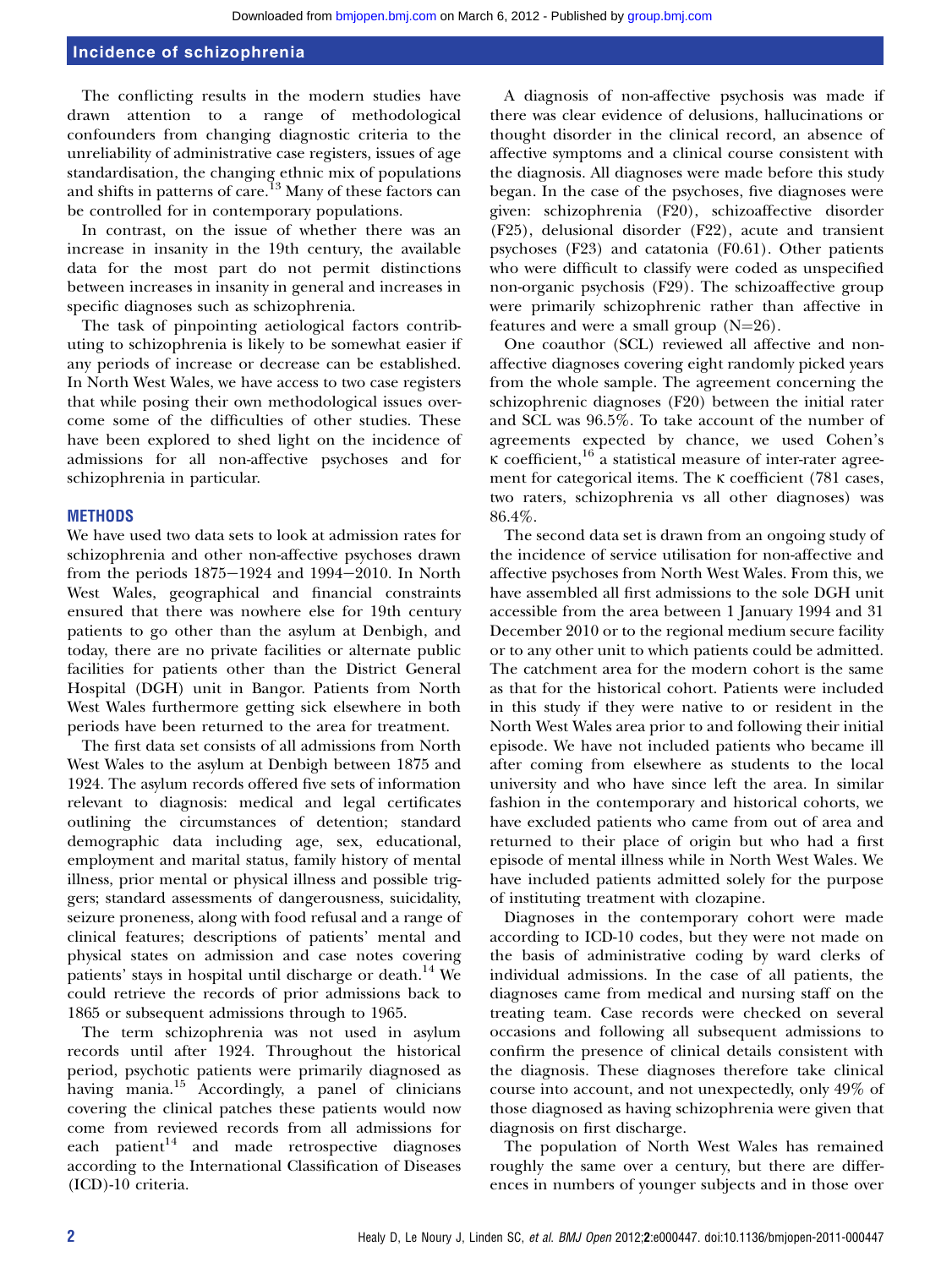the age of 55. Using census data from 1881, 1891, 1901 and 1911, we have accordingly standardised our incidence figures for the contemporary sample to the rates observed for the historical sample. (Much of the 1921 census data were destroyed in a fire.) Population data for the period  $1875-1924$  came from the Register General Annual Reviews 1881-1921 obtainable from the Office of National Statistics.<sup>17</sup> Data for the contemporary sample came from the Office of National Statistics.

We have collected data from 1875, when we are confident that there are no gaps in the admission record. Hospital documents from 1876 to 1877 make it clear that there was pressure on beds pending the opening of a new unit in  $1881$ <sup>18</sup> There was similar correspondence in 1895. These documents point to unexpected rates of incarceration and complicate annual figures. We are therefore providing all the data from the period 1875 to 1924 for analysis.

In comparing modern and historical samples, we have calculated a standardised psychosis rate for the period 1885–1924. This choice of period offers a lower estimate of the standard admission rate than would have been derived from using the period  $1900-1924$ . Against the background of this standardised psychosis rate, we compared the incidence rates for schizophrenia and other psychoses for the periods 1875-1924 and 1994-2010.

The number of all psychoses for the period 1885-1924 was tabulated for each year, sex and age  $(0-14, 15-24, 25-34, 35-44, 45-54, 55-64, 65+)$ combination. The population at risk in each year was taken to be the population from the nearest census year for the same age and sex combinations. From these figures, an average psychosis rate over the historical period can be calculated. This rate was then applied to the population in each age and sex combination for the 2001 census. This gives the expected number of psychoses for each year between 1994 and 2010. A standardised psychosis ratio (SPR) is calculated by dividing the observed number of cases with that expected and multiplying by 100. CIs for the SPR were calculated using the exact method detailed in Estève et al.<sup>19</sup> This method was used to calculate an SPR for all psychoses as well as successively a diagnosis of schizophrenia (F20, F25 and F0.61) including and not including F22, F29 and F23 cases.

#### RESULTS

In the historical sample, there were 3168 patients admitted between 1875 and 1924. Of these patients, 1074 were retrospectively diagnosed as having a nonaffective psychosis, of whom, 605 (56%) had schizophrenia (F20) or schizoaffective disorder (F25), 143 (13%) had delusional disorder (F22), 143 (13%) an acute and transient psychosis (F23), 135 (13%) had other non-organic psychoses (F29) and 48 (4.5%) had a catatonic disorder (F0.61).

These 1074 patients had 1372 admissions between them over their lifetime. Five hundred and fifty-eight (52%) patients were women and 516 (48%) were men. Six hundred and forty-nine patients (60%) were single, 319 (30%) were married, 85 (8%) were widowed, 7 (0.6%) were separated or divorced and for 14 patients, marital status was not recorded. The gender ratios and median age at first hospitalisation for all diagnostic groups in both the contemporary and historical samples are given in table 1.

The contemporary sample consists of 355 patients, of whom, 227 (64%) had schizophrenia or schizoaffective disorder, 66 (19%) an acute and transient psychosis, 48 (14%) delusional disorder, and 14 (4%) patients were non-organic psychoses (F29). We have not included 27 drug-induced psychoses (F19)-disorders lasting 24-72 h accompanied by clear evidence of drug intake that resolved once the drug cleared the patient's system and with no further psychotic episodes. We have included patients with psychoses whose admissions were linked to drug intake and patients with a first admission for drug-induced psychosis who later developed schizophrenia.

Of these 355 patients, 137 (38%) were women and 218 (62%) were men. No data regarding marital status were available for the contemporary sample. Of the patients given a definitive diagnosis of schizophrenia (F20 and F25), 49% were given this diagnosis on admission. Of those later diagnosed as having schizophrenia, 12% were initially diagnosed as having an acute and transient psychosis (F23), 11% as having a drug-induced disorder, 10% as having a delusional disorder (F22) or unspecified psychosis (F29), 10% as having a mood disorder and 7% with other diagnoses. Of the delusional disorder (F22) and acute and transient (F23) patients, 56% and 58%, respectively, had this diagnosis on first admission.

|                                     | 1875-1924    |     |              |     | 1994-2010 |     |              |     |
|-------------------------------------|--------------|-----|--------------|-----|-----------|-----|--------------|-----|
|                                     | Women        |     | <b>Men</b>   |     | Women     |     | <b>Men</b>   |     |
| <b>Diagnosis</b>                    | $\mathsf{n}$ | Age | $\mathsf{n}$ | Age | n         | Age | $\mathsf{n}$ | Age |
| Schizophrenia (F20, F25)            | 304          | 34  | 301          | 30  | 77        | 30  | 150          | 23  |
| Catatonia (F06.1)                   | 34           | 43  | 14           | 36  |           |     |              |     |
| Delusional disorder (F22)           | 82           | 51  | 61           | 50  | 22        | 61  | 26           | 47  |
| Acute and transient psychosis (F23) | 68           | 42  | 75           | 34  | 31        | 37  | 35           | 30  |
| Other non-organic psychoses (F29)   | 70           | 40  | 65           | 35  |           | 62  |              | 28  |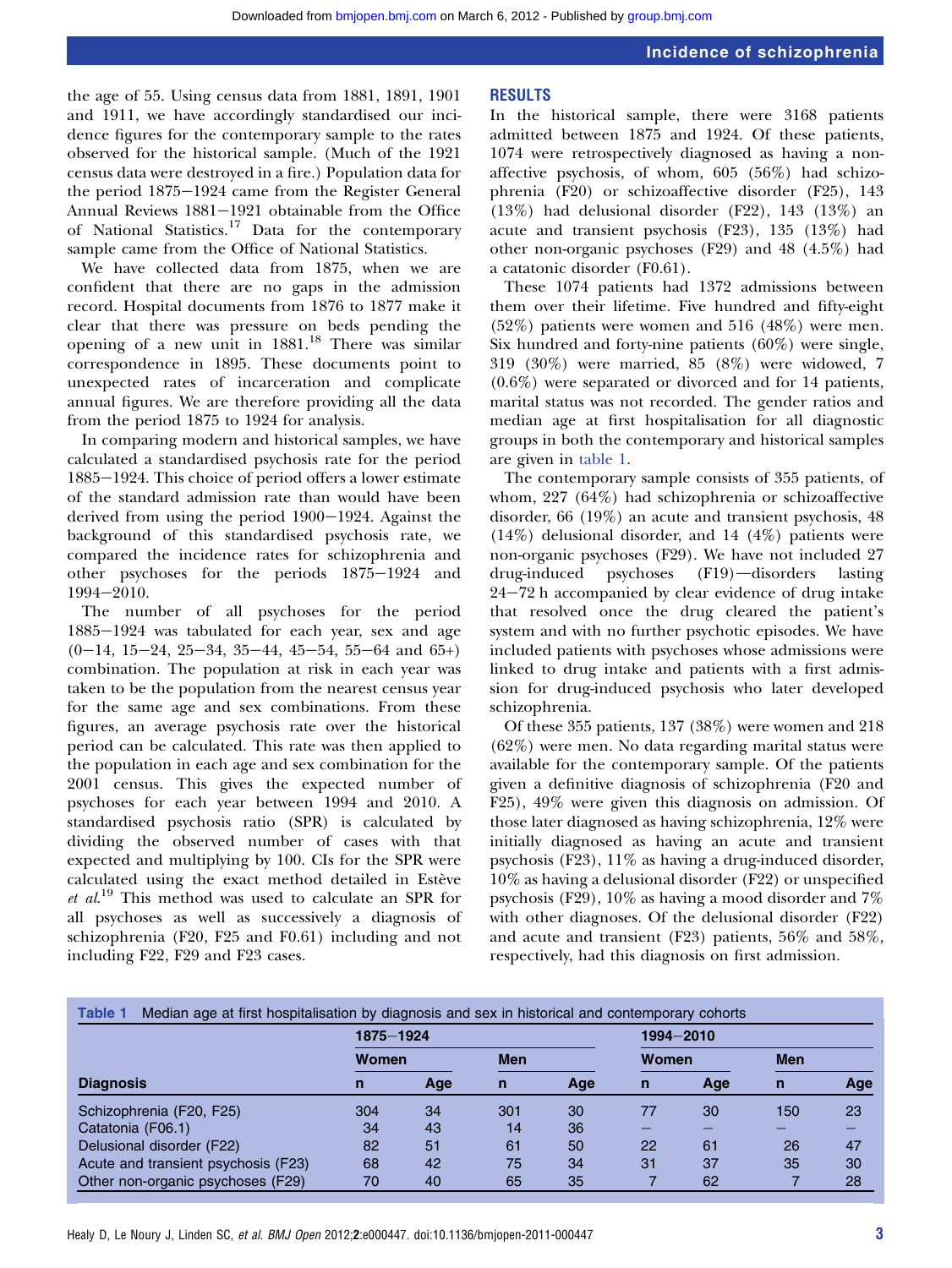The data presented in table 2 and figures  $1-5$  point to an increasing rate of first admissions for non-affective psychoses through to approximately 1900. In the modern period, they show a divergence in rates of admissions for men and women with contemporary rates for women at or below the SPR, while rates for men substantially exceeded the SPR until quite recently. It should be noted that the visual representation, utilising a conservative SPR, tends to minimise appearances of an increase in the 19th century and a decline in the 21st century.

The contemporary period shows a reduced rate of F29 diagnoses. This is an artefact, in that, F29 is a default diagnosis for ambiguous cases and in the case of the historical sample deficiencies in the records contributed to a greater difficulty in being certain of the diagnosis in a small minority of cases.

Accordingly in analysing the data, we have successively compared contemporary rates of hospitalisation for all non-affective psychoses  $(F20-29)$ , for schizophrenia (F20, 25 and F0.61), for schizophrenia with delusional disorder (F20, F22 and F25) and for schizophrenia with both delusional disorder and other non-organic psychoses (F29) (excluding F23) with the respective standardised psychosis rates for these diagnostic groupings from the historical period. This sensitivity analysis shows that the increase in admissions for psychosis in the historical period and decline in admissions in the modern period holds whether a broad diagnosis such as psychosis or narrow diagnosis such as schizophrenia is adopted.

In other studies, we have looked at year of first admission for admissions in the historical database for all affective psychoses, as well as for organic and neurotic disorders, and, as discussed below, can rule out the possibility of diagnostic leakage as an explanation for the data reported here.

#### **DISCUSSION**

Establishing temporal or geographical variations in the incidence of a disorder can contribute to a discovery of aetiological factors, especially if both increases and decreases in incidence can be pinpointed.

For 30 years, there has been an inconclusive debate about possible increases in rates of schizophrenia in the historical record. The material available has not permitted an analysis that might distinguish between competing explanations. There have also been claims and counterclaims about the incidence of schizophrenia and related psychoses in modern times. A drop in the contemporary incidence of admissions without evidence of an increase at some point in time would lead to a different set of hypotheses regarding contributory factors than evidence of both increases and decreases.

This study gives unique data on the incidence rates of hospital admission for schizophrenia and related psychoses compared with other disorders in the 19th and early 20th centuries along with data from the same

catchment area for the later years of the 20th century and early years of the 21st century. The data point to a possible increase in admission incidence for schizophrenia in the 19th century and a possible recent decline in admission incidence.

Unlike other studies that employ historical data, we have been able to go behind the data to get some indication as to the contribution made by specific diagnostic groups to changing rates of admission. In addition to being more diagnostically specific, our data on this issue offer admission incidence rather than admission prevalence rates.

Thus, our published figures for first admissions for depressive psychoses in North West Wales show no rise in the historical period but show a reduced rate of admissions in the contemporary period without the more recent decline.<sup>20</sup> Our unpublished figures for bipolar disorder in North West Wales show no rise in incidence rate in the historical period, no change in incidence rate in the modern period and no difference between historical and modern periods. The bipolar admission rate moreover is only 10% of the admission rate of schizophrenia and related psychoses. Hence, the findings for non-affective psychoses reported here cannot be explained by shifting diagnostic fashions between affective and non-affective groups.

In addition to the above, we tracked admissions for neuroses, personality disorders, organic disorders (including General Paralysis of the Insane (GPI) and epilepsy), dementias, mental handicap, and alcoholrelated disorders across the historical period. There is a constant rate of first admissions for these groups except for GPI and epilepsy which show a rise in the 1890s, so that admissions from 1890 to 1924 run at double the pre-1890 rates (16 vs 8 cases/year).

Given these data, the following points can be made about the historical period. First, there was some increase in all diagnoses due to an expanding population that is not present when the population is standardised by age. Second, if there was a 'warehousing' of patients with mental disorders, this appears to have applied across all diagnostic groups. Third, there was a specific increase in admissions for schizophrenia not found for other disorders.

Admissions for schizophrenia and other non-affective psychoses ran at 35% of the total number of admissions in the historical cohort. Admissions for organic disorders including dementia and mental handicap also ran at 35% of the total. Admissions for mood disorders were 26% of the total, and admissions for neurotic and related disorders were 4%. The population with schizophrenia appears therefore sufficiently large for increases from this source to have fuelled a debate in the 19th century that could not be readily resolved in the absence of specific diagnostic criteria as to whether the observed increase could be entirely explained in terms of increases in the population or a warehousing of patients.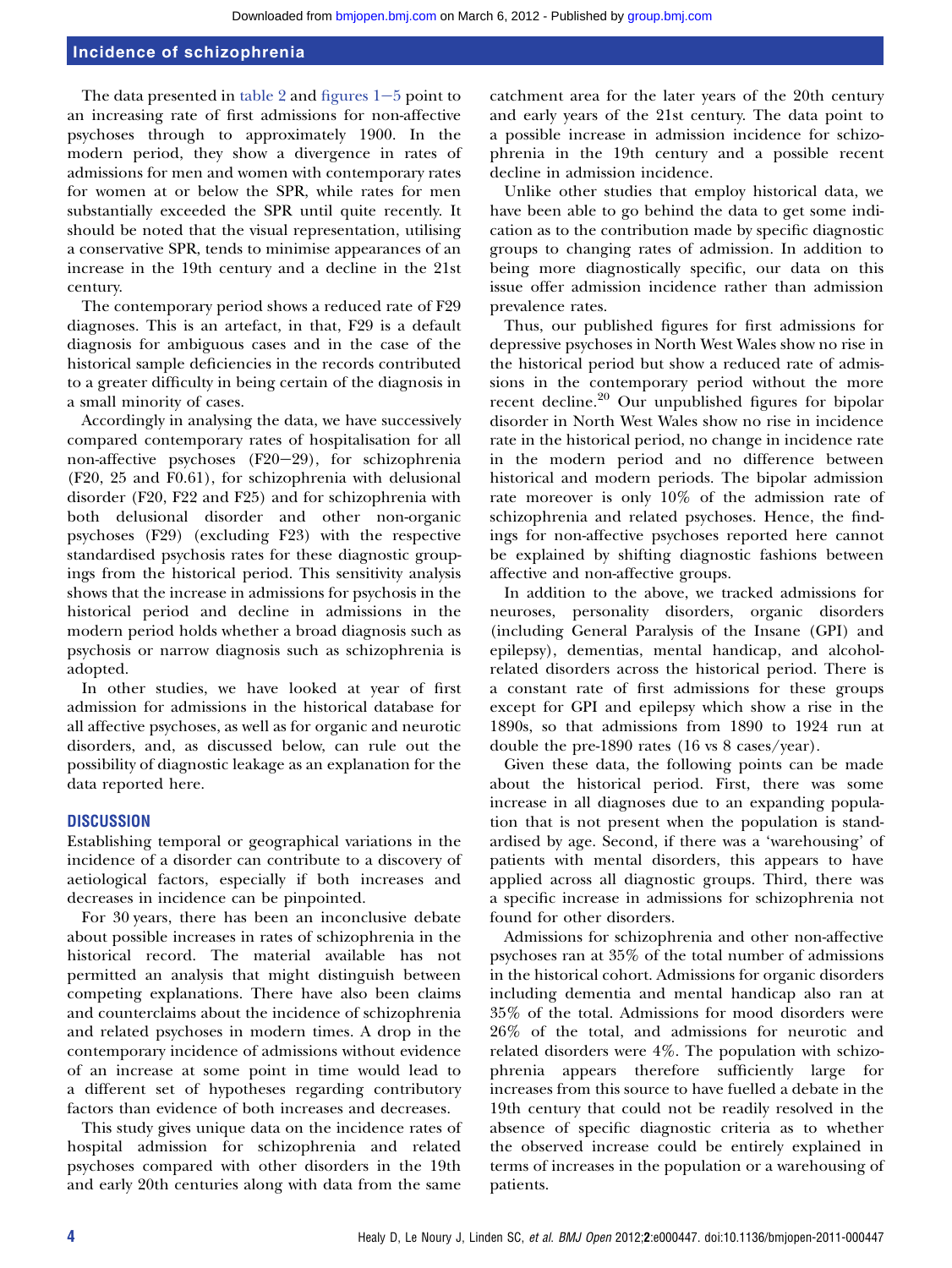| admission<br><b>Year first</b> | Catatonia<br>(F06.1)               |            | F <sub>25</sub> )<br>$rac{2}{\sqrt{2}}$                                 | zophrenia             | disorder (F22)<br>Delusional |                   | Acute and<br>transient             | psychoses (F23)                      | Other                         | psychoses (F29)     |
|--------------------------------|------------------------------------|------------|-------------------------------------------------------------------------|-----------------------|------------------------------|-------------------|------------------------------------|--------------------------------------|-------------------------------|---------------------|
|                                | $\mathbf{u}$                       | Σ          | $\mathbf{u}$                                                            | Σ                     | Щ                            | Σ                 | щ                                  | Σ                                    | щ                             | Σ                   |
| 1875                           | $\mathsf{I}$                       |            |                                                                         |                       |                              |                   | $\overline{\phantom{0}}$           |                                      |                               |                     |
| 1876                           |                                    |            | ဖ က                                                                     |                       |                              |                   | $\mathbf{\Omega}$                  |                                      | $ \alpha $                    | က                   |
| 1877                           |                                    |            |                                                                         |                       |                              |                   |                                    |                                      |                               | -1                  |
| 1878                           |                                    |            |                                                                         |                       |                              |                   |                                    |                                      |                               |                     |
| 1879                           |                                    |            |                                                                         |                       |                              | $\mathbf{\Omega}$ |                                    |                                      | $\overline{1}$                |                     |
|                                |                                    |            |                                                                         |                       |                              |                   |                                    |                                      |                               |                     |
| 1880<br>1881                   |                                    |            |                                                                         |                       |                              |                   |                                    |                                      | N <sub>N</sub>                |                     |
| 1882                           | -1                                 |            |                                                                         |                       | $\sim$                       |                   |                                    |                                      |                               |                     |
| 1883                           |                                    |            |                                                                         |                       | п.                           | $\mathbf{\Omega}$ |                                    |                                      |                               |                     |
| 1884                           |                                    |            |                                                                         |                       | co                           |                   |                                    |                                      |                               | п                   |
| 1885                           |                                    |            |                                                                         |                       | . .                          |                   |                                    | $\overline{ }$                       |                               |                     |
| 1886                           |                                    |            |                                                                         |                       |                              |                   |                                    |                                      |                               |                     |
| 1887                           |                                    |            |                                                                         |                       |                              | ო                 |                                    | $N N$ $\tau$                         |                               |                     |
|                                |                                    |            |                                                                         |                       |                              |                   |                                    |                                      |                               |                     |
| 1889<br>1889                   |                                    |            |                                                                         |                       |                              | N N               |                                    |                                      |                               |                     |
|                                |                                    |            |                                                                         |                       |                              |                   | $\mathbf{\Omega}$                  | $\overline{ }$                       |                               |                     |
| 1890<br>1891                   |                                    |            |                                                                         |                       |                              | $\infty$          |                                    |                                      |                               | $- - 1$             |
| 1892                           | $\overline{1}$ $\overline{1}$      |            |                                                                         |                       |                              |                   | $\sqrt{2}$                         | <b>NN</b>                            | က $-$                         |                     |
| 1893                           | - 1                                |            |                                                                         |                       |                              |                   | $\overline{\phantom{a}}$           | - 1                                  |                               |                     |
| 1894                           | $\mathbf{I}$                       |            |                                                                         |                       |                              |                   |                                    |                                      |                               | $ \alpha$           |
| 1895<br>1896                   |                                    |            |                                                                         |                       |                              | $\sim$ $\sim$     | $\overline{1}$                     | ო                                    |                               |                     |
|                                |                                    |            |                                                                         |                       |                              |                   |                                    |                                      |                               |                     |
| 1897                           |                                    |            |                                                                         |                       |                              |                   | $1 + 4$ $\omega$ $\alpha$ $\alpha$ |                                      |                               |                     |
| 1898                           |                                    |            |                                                                         |                       |                              |                   |                                    | $\overline{\phantom{0}}$             |                               | $\omega$ 4 $\omega$ |
| 1899                           | $\vdash$                           |            |                                                                         |                       |                              |                   |                                    | $\mathbf{N}$                         | $\sqrt{2}$                    |                     |
| 1900                           | က                                  |            |                                                                         |                       | $\overline{\phantom{a}}$     |                   |                                    |                                      |                               |                     |
|                                |                                    |            |                                                                         |                       |                              | $\sim$ $-$        |                                    |                                      |                               | $\tau$ $\tau$       |
| 1902                           | $\vdash$ $\leftarrow$ $\leftarrow$ | T.         |                                                                         |                       | $\sqrt{2}$                   |                   |                                    |                                      | $\overline{r}$ $\overline{r}$ |                     |
| 1903                           |                                    | $\sim$ $-$ |                                                                         |                       | - 1                          | $\sim$ $\sim$     | $\overline{\phantom{a}}$           |                                      |                               |                     |
| 1904                           | -1                                 |            |                                                                         |                       |                              |                   |                                    |                                      | $Q$ $Q$ $T$                   |                     |
| 1905                           |                                    |            |                                                                         |                       | $Q - Q - Q$                  |                   | $\omega$ $-$                       | $ \alpha$ $\alpha$ $\alpha$ $\alpha$ |                               |                     |
| 1906                           | Ш                                  |            |                                                                         |                       |                              | $\mathbf{N}$      |                                    |                                      |                               |                     |
| 1907                           | ო                                  |            |                                                                         |                       |                              |                   | $\mathbf{\Omega}$                  | H                                    |                               |                     |
| 1908                           | $\sqrt{2}$                         |            |                                                                         |                       |                              | က                 |                                    |                                      | $\omega \omega 4$             |                     |
| 1909                           |                                    |            |                                                                         |                       |                              |                   |                                    | $\circ$ $\circ$ $-$                  |                               |                     |
| 1910                           | က                                  |            | t p v o o 4 n o o v u 4 o v u 4 n w o v o o o t o t v t o n w n n o o t | $\alpha \circ \alpha$ | - 11 -                       |                   | $\mathbf{\Omega}$                  |                                      |                               |                     |
| $1911$<br>$1912$               |                                    |            |                                                                         |                       | ო ო                          | $\sim$ $\sim$     | — ო                                | $\sqrt{2}$                           |                               |                     |
|                                |                                    |            |                                                                         |                       |                              |                   |                                    |                                      |                               |                     |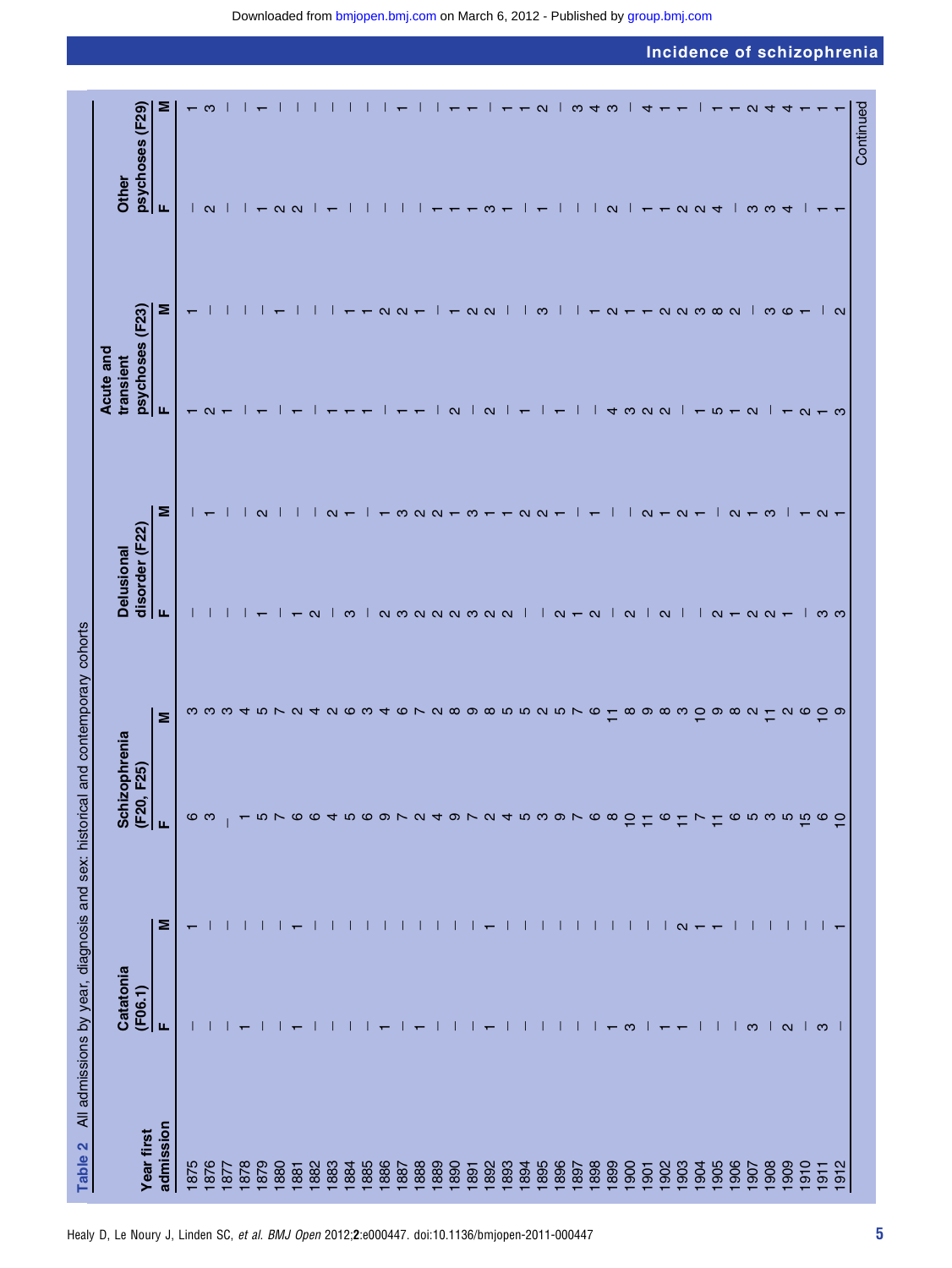| Table 2 Continued |                      |                         |                                                                |                                               | <b>Delusional</b>    |                   | Acute and          |                                                                 |                                                                                                                                                          |                              |
|-------------------|----------------------|-------------------------|----------------------------------------------------------------|-----------------------------------------------|----------------------|-------------------|--------------------|-----------------------------------------------------------------|----------------------------------------------------------------------------------------------------------------------------------------------------------|------------------------------|
| Year first        | Catatonia<br>(F06.1) |                         | Schizophrenia<br>(F20, F25)<br>F                               |                                               | disorder (F22)       |                   | transient          | psychoses (F23)                                                 | psychoses (F29)<br>Other                                                                                                                                 |                              |
| admission         | щ                    | Σ                       |                                                                | Σ                                             | Щ                    | Σ                 | Щ                  | Σ                                                               | Щ                                                                                                                                                        | Σ                            |
|                   |                      |                         |                                                                |                                               |                      |                   |                    |                                                                 |                                                                                                                                                          |                              |
|                   | $\mathbf{\alpha}$    |                         | $\sim$ $\sim$                                                  |                                               | $00 - 0 - 4$         |                   | $\mathbf{\alpha}$  |                                                                 | $\mathfrak{O}\vdash\mathfrak{O}\mathfrak{O}\mathfrak{O}\mathfrak{O}\mathfrak{O}\mathfrak{O}\mathfrak{O}\mathfrak{O}\mathfrak{O}\mathfrak{O}\mathfrak{O}$ | $Q - Q$                      |
|                   | $\mathbf{\Omega}$    |                         |                                                                |                                               |                      |                   |                    |                                                                 |                                                                                                                                                          |                              |
|                   |                      |                         |                                                                |                                               |                      |                   |                    | QQ                                                              |                                                                                                                                                          |                              |
|                   |                      |                         |                                                                |                                               |                      |                   |                    |                                                                 |                                                                                                                                                          |                              |
|                   |                      | $\overline{\mathsf{c}}$ |                                                                |                                               |                      |                   |                    |                                                                 |                                                                                                                                                          | Ш                            |
|                   |                      |                         | $\alpha$ $\omega$ $\omega$ $\alpha$ $\sigma$ $\alpha$ $\gamma$ |                                               | Ш                    |                   |                    | $\mathsf{L} \circ \mathsf{L} \circ \mathsf{L} \circ \mathsf{L}$ |                                                                                                                                                          |                              |
|                   |                      |                         |                                                                |                                               |                      |                   |                    |                                                                 |                                                                                                                                                          |                              |
|                   | S                    |                         |                                                                | $\overline{\phantom{0}}$                      |                      |                   | 4600               |                                                                 |                                                                                                                                                          | $\sqrt{2}$ $\sim$ $\sqrt{2}$ |
|                   |                      |                         |                                                                |                                               |                      |                   |                    |                                                                 |                                                                                                                                                          |                              |
|                   |                      |                         |                                                                |                                               |                      | $\mathbf{\Omega}$ |                    |                                                                 |                                                                                                                                                          | т.                           |
|                   | က                    |                         | $\overline{4}$                                                 | $\alpha$ $\alpha$ $\alpha$                    |                      | - 1               | co                 | $\overline{\phantom{0}}$                                        |                                                                                                                                                          | $\mathbf{\Omega}$            |
|                   |                      |                         |                                                                | Ξ                                             | nannn aana           |                   | $\mathbf{\Omega}$  |                                                                 | $\overline{\phantom{0}}$                                                                                                                                 | $\mathbf{N}$                 |
|                   |                      |                         |                                                                |                                               |                      |                   | т.                 | $\alpha$                                                        | - 11                                                                                                                                                     |                              |
|                   |                      |                         | G N G W G G W W W W W W W W W W W W W                          | $\begin{array}{c} 2 & 2 \\ 2 & 3 \end{array}$ |                      | $ \infty$         |                    | $\overline{4}$                                                  |                                                                                                                                                          |                              |
|                   |                      |                         |                                                                |                                               |                      | $\blacklozenge$   | $ \alpha$ $\alpha$ |                                                                 |                                                                                                                                                          |                              |
|                   |                      |                         |                                                                | $\overline{ }$                                |                      | က                 |                    | က                                                               |                                                                                                                                                          |                              |
|                   |                      |                         |                                                                | $\overline{C}$                                | $\sim$ $\sim$ $\sim$ | Ш                 | п.                 |                                                                 | $\overline{ }$                                                                                                                                           |                              |
|                   |                      |                         |                                                                | 三                                             |                      | Т                 |                    |                                                                 | - 1                                                                                                                                                      |                              |
|                   |                      |                         |                                                                | $rac{6}{7}$                                   | $\mathbf{L}$         |                   |                    |                                                                 | T                                                                                                                                                        |                              |
|                   |                      |                         |                                                                |                                               | $4 -$                |                   |                    | $Q \nO$                                                         |                                                                                                                                                          |                              |
|                   |                      |                         |                                                                |                                               |                      |                   |                    |                                                                 | $\overline{1}$ $\overline{1}$                                                                                                                            |                              |
|                   |                      |                         |                                                                | $\frac{1}{2}$ $\frac{1}{2}$ $\frac{1}{2}$     | Т                    |                   |                    |                                                                 | - 11                                                                                                                                                     | $ \alpha$ $\alpha$           |
|                   |                      |                         |                                                                |                                               | $\overline{4}$       |                   |                    |                                                                 | $\mathbf{\Omega}$                                                                                                                                        |                              |
|                   |                      |                         |                                                                | $\circ$ $\sim$                                | Ш                    |                   |                    |                                                                 | -1                                                                                                                                                       |                              |
|                   |                      |                         |                                                                |                                               | н                    |                   |                    | $Q - 4Q$                                                        | ı                                                                                                                                                        |                              |
|                   |                      |                         |                                                                | $\overline{ }$                                | $\overline{ }$       |                   |                    |                                                                 | - 1                                                                                                                                                      |                              |
|                   |                      |                         |                                                                |                                               |                      |                   |                    |                                                                 |                                                                                                                                                          |                              |
|                   |                      |                         |                                                                | က                                             | $\mathsf{L}$         |                   |                    | $\mathbf{I}$                                                    | ା ଘ                                                                                                                                                      |                              |
|                   |                      |                         |                                                                |                                               |                      |                   |                    |                                                                 |                                                                                                                                                          |                              |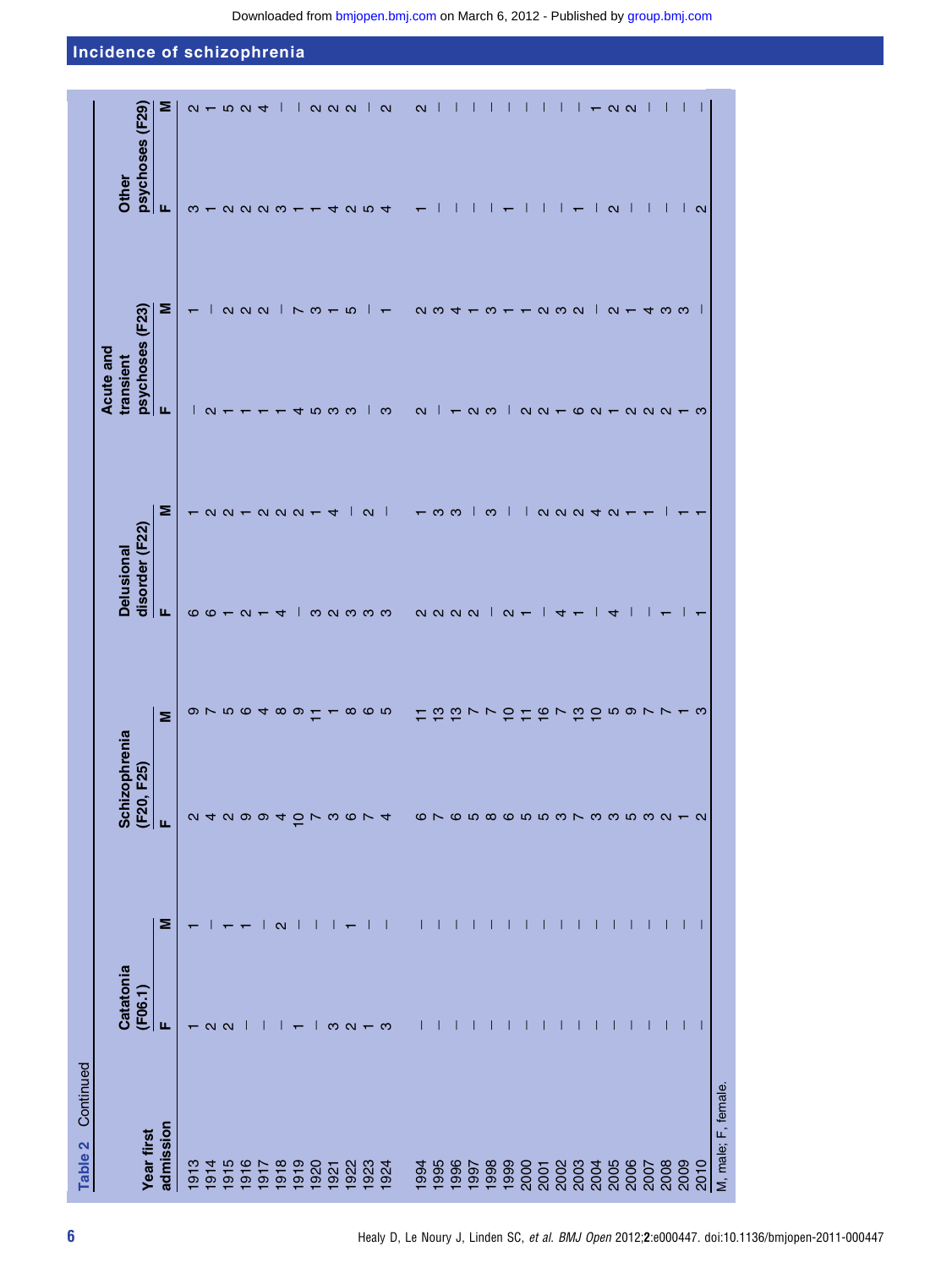



This increase in a condition that proved resistant to 'moral treatment' might also explain to some extent the confounded expectations of asylum builders and medical personnel who found later 19th century recovery rates compared unfavourably with earlier 19th century rates.<sup>21</sup> In contrast to schizophrenia, patients with manic-depressive illness, acute and transient psychoses and melancholia did recover and leave hospital in line with the expectations of asylum builders, and indeed for melancholia, there were reduced rates of readmission than are found for severe unipolar depression today.<sup>20</sup>

As regards the changing data between 1875 and 1924, there are a number of notable peaks and troughs in admission incidence for non-affective psychoses. The low rate of admissions in the mid-1870s is linked to letters from the hospital administrators to local magistrates, doctors and relieving officers telling them the asylum was full and that patients could not be guaranteed an admission.18 <sup>22</sup> There were similar letters in the mid-1890s. But these letters do not coincide with any drop in admissions for affective psychoses or organic disorders at

these times, suggesting that the lower rate of admission for schizophrenia in the 1870s compared with later does not stem from this source.

Incidence of schizophrenia

There are in contrast peaks in admission rates for nonaffective psychoses at 1905 and again in 1919 and 1920. Analysis of admissions at these points shows that the increase in 1905 stemmed from an increase in acute and transient psychoses linked to the Welsh religious revival of  $1904-1905$ <sup>23</sup> There is another peak in admissions for acute and transient psychoses the year after the end of the World War and the influenza epidemic of 1918. These latter admissions are not attributed as directly to social dislocation as were the admissions of 1905 but they share many of the formal characteristics of the 1905 set of admissions and the increase is primarily in diagnoses of acute and transient psychoses (F23).

Acute and transient psychoses share many clinical features in common with schizophrenia and would at many times and in many settings have been diagnosed as benign prognosis schizophrenia. We have shown, however, that these cases display a different phenomenology and follow a different clinical trajectory to cases



Figure 2 Admission incidence for all psychoses (excluding F23) between the periods 1875-1924 and 1994-2010.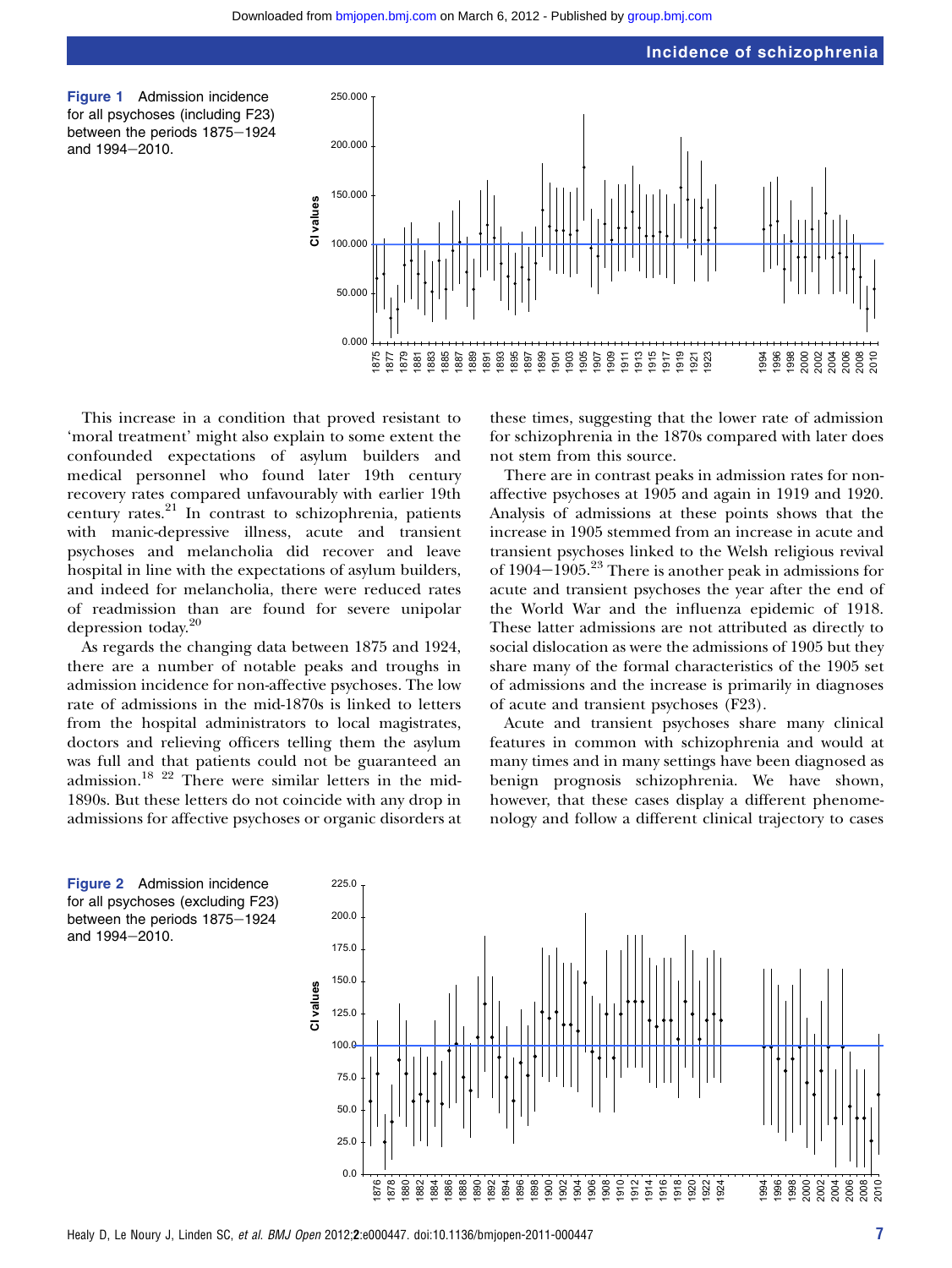Figure 3 Admission incidence for schizophrenic psychoses (F20, F25 and F06.1) between the periods 1875-1924 and 1994-2010.



of schizophrenia.<sup>23</sup> It is a moot point whether these cases are better regarded as reactive psychoses distinct from schizophrenia rather than good prognosis schizophrenia. Their importance for this study is that they open up the prospect that short-lived changes in the incidence of these conditions can lead to significant changes in the overall incidence of psychosis, and for this reason, it is important to analyse all psychoses together but also to separate the enduring psychoses from acute and transient psychoses or other psychoses of less certain character. This combination of peaks and troughs also points to the hazards in basing conclusions on relatively brief time spans, such as the period from 2005 to 2010.

Before considering the contemporary cohort, it is worth noting that this is not a comparative study of admission incidence in a historical and contemporary cohort and can only study the 'true' incidence of the illness by proxy. The probability of an admission for schizophrenia in the two periods may not ever be something that can be established. But the first point to make is the contemporary decline in admissions for psychosis in this service is against a background of a greatly increased admission prevalence for the service compared with the late 19th century.<sup>14</sup> There are now 15 times more admissions than a century ago to the North West Wales service, seven times more admissions for psychotic disorders than before and a threefold greater rate of compulsory detention than before. Compared with a century ago, there is no evidence for a bias against admission. All patients with schizophrenia in the historical period were admitted compulsorily. In the modern period while many patients were admitted informally, 94% of the patients with schizophrenia recorded here have had more than admission, at least one of which was compulsory.

In the historical cohort, we began collecting data 28 years after the asylum opened in part to minimise any bias against admission. Given that dangerousness was the key criterion for admission to the asylum in the historical period, one might expect a greater incidence of male admissions if significant numbers of patients were left unadmitted. The equivalent rates of admission in men and women in the 19th century suggest that comparatively few patients with schizophrenia were left



Figure 4 Admission incidence for schizophrenic psychoses (F20, F25 and F06.1)-men 1875-1924 and 1994-2010.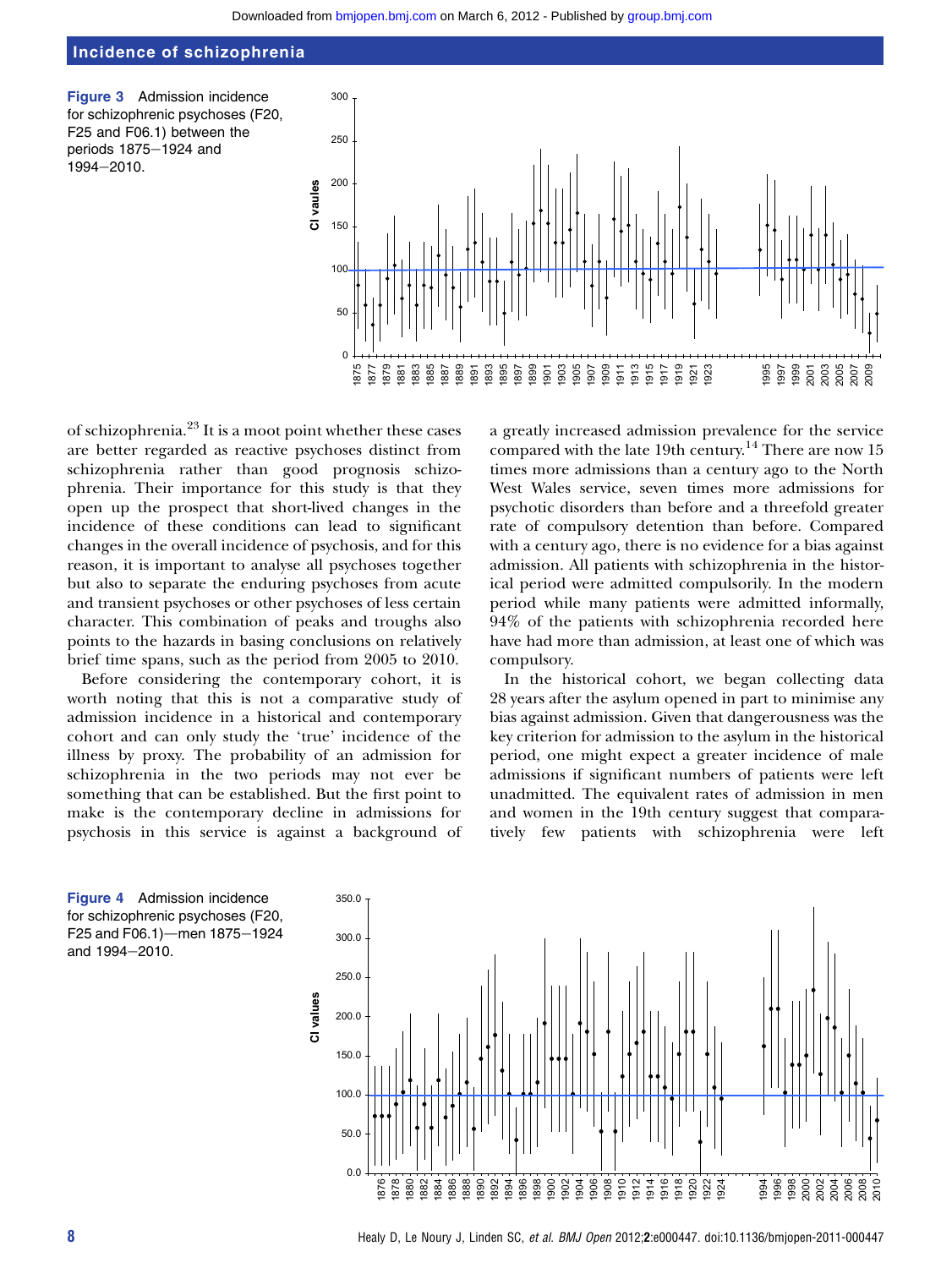



unadmitted or the alternate explanation that schizophrenia was once dramatically more prevalent among women than now. If it is still thought that there were more unadmitted patients with schizophrenia historically, this would make the pronounced decline in contemporary period even more significant.

The apparent decline in admission incidence in the contemporary period is relatively brief but there are aspects to the data that suggest it should be taken seriously. First, the admission rate has dropped to a historically unprecedented level. Second, there is a changing gender ratio, which is specific to schizophrenia. In the data from 1875 to 1924, the rates were almost identical in both sexes (52% female). By 1994, this had changed so that in the years from 1994 to 2005, the incidence of male admissions for first episode psychosis is double that of female admissions. The 2:1 ratio of male-to-female admissions maps onto other data from British studies in the present day period, $^{24}$  while the historical data are in accordance with perceptions of an equal gender ratio formerly.

Thus, while overall admission rates for all psychoses and for schizophrenia were almost indistinguishable between the  $1885-1924$  and  $1994-2010$  cohorts, these rates conceal an increased rate of male admissions for schizophrenia and a decline in female admissions for schizophrenia possibly antedating the 1990s. This finding is consistent with data reported by Waddington and Youssef $<sup>9</sup>$  that point to an even earlier decline in</sup> female admissions.

No one has collected data on the admission incidence rates for psychosis in North West Wales in the seven decades between 1925 and 1993. This is a period in which others have reported an increase in admission incidence rates for schizophrenia elsewhere.<sup>12</sup> Such increases are not inconsistent with our data, especially the data for males.

In the contemporary period, the most salient finding is a decline in admission incidence for schizophrenia from 2005. This cannot be explained in terms of administrative coding procedures or in terms of service changes. In North West Wales during this period, there were no bed shortages; the DGH unit ran at approximately 85% bed occupancy. There was no change in service delivery-community mental health teams were well established before this study began. No service innovations were put in place such as early intervention services or home treatment or assertive outreach teams. The medical staff have remained the same throughout or been replaced by their trainees, and so diagnostic patterns are likely to have been more stable than average. The ethnic mix in the local population is unchanged.

Incidence of schizophrenia

If the recent drop in incidence rates reflects a true decline rather than the consequence of some administrative change, what candidates might be responsible for this change? There is a widespread perception that schizophrenia involves neurodevelopmental disturbances. If this is the case, then factors contributing to a decline in rates from 2005 onwards should be operative around the period  $1975-1985$ , as 25 is the median age of first admission for schizophrenia today.

The most parsimonious explanation should account for both a 19th century increase and a 21st century decline. One possibility is increasing exposure to lead during the 19th century and a reduced exposure since the mid-1970s. A second is the emergence of anaesthesia with a consequent increased use of forceps and other measures in the 19th century and an increased turn to caesarean sections from the mid-1970s onwards.

A more general point needs to be made. There is something of a bias against thinking that mental illnesses can emerge and disappear. Using this database, however, we have also reported a near disappearance of postpartum psychoses in North West Wales during this same period.<sup>25</sup> This disappearance does not involve administrative sleight of hand; it has led to a closure of mother and baby units across North Wales, $25$  just as falls in the incidence of tuberculosis in the 1950s led to the closure of tuberculosis beds.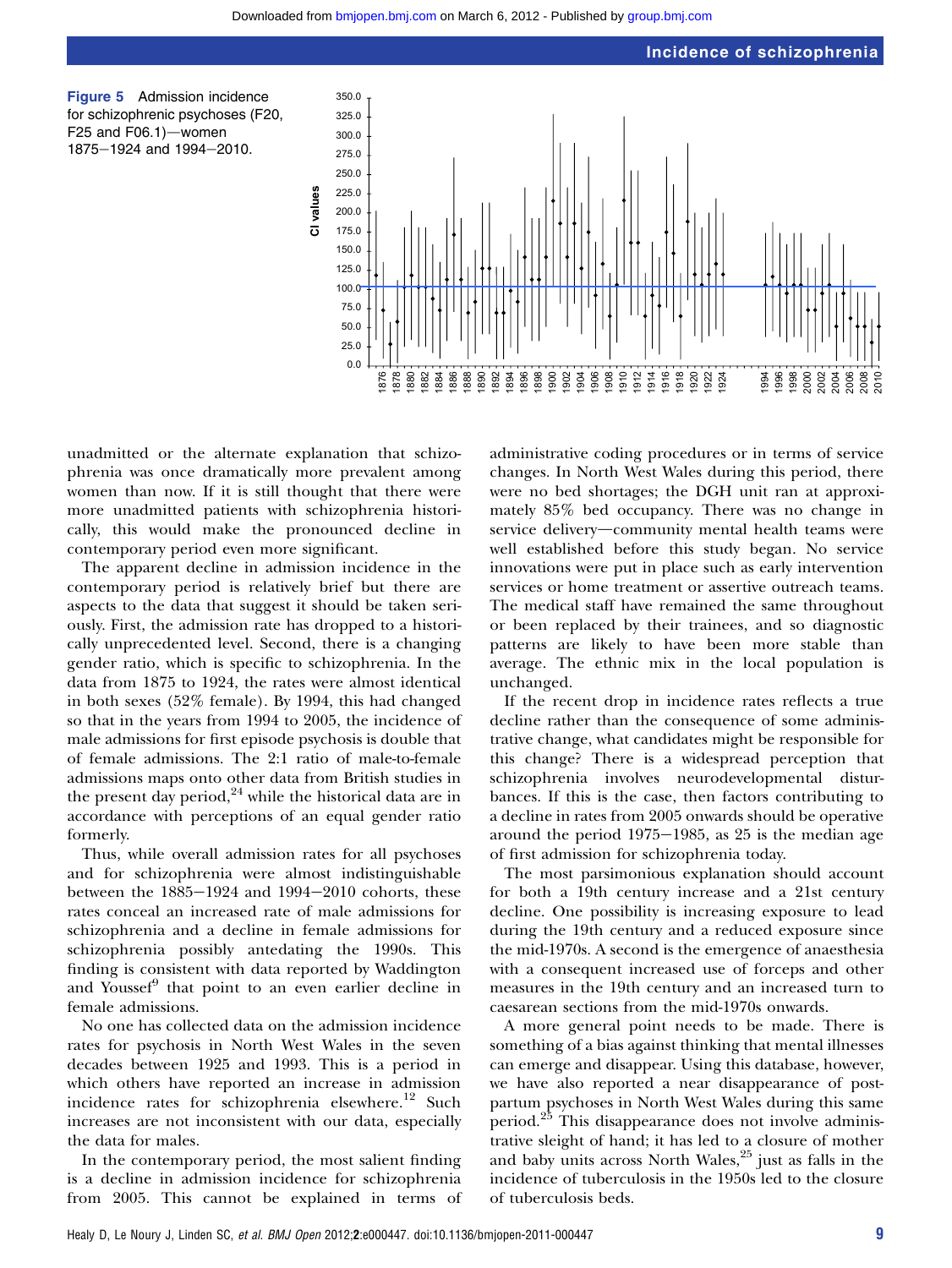We have also in this database found a contemporary decline in admission rates of depressive psychoses.<sup>20</sup> While the present data offer specific incidence rates for schizophrenia, the combination of changes in postpartum, affective and non-affective psychoses point to the possibility that what is changing is a propensity to psychosis rather than to a specific disorder.

There are a few other points to note about the data. We have sufficient numbers to break down the psychoses into broad groupings. But within the schizophrenia group, there traditionally have been hebephrenic, catatonic and paranoid groups. $2^6$  The data are not sufficient to offer numerically definitive statements about cases of hebephrenia, but no cases were coded in the contemporary sample, while there were a number of cases in the historical record consistent with such a diagnosis.

In a separate study, we have demonstrated a disappearance of frank catatonia, although elements of the condition remain as common as  $e^{27}$  The change in presentations seems most likely to be linked to the use of benzodiazepines which given coincidentally reduce the likelihood of such states evolving.

In conclusion, data we have reported earlier on postpartum psychoses demonstrate that specific psychoses can in fact disappear. Having made this point, it is almost inconceivable that all psychoses could disappear in that a range of brain-damaging conditions from head injuries to chromosomal conditions contribute to the development of psychoses, and such contributions will almost certainly continue. Against this background, changes in the apparent incidence of what has been termed schizophrenia may point to a drop in certain conditions that predispose to specific psychotic presentations, especially psychoses that run a chronic course. In the next few years, other conditions such as better survival for premature babies may lead to an increase in chronic psychoses or to somewhat different psychosyndromes to the disorders hitherto termed schizophrenic. In the meantime, the data here call for an explanation.

Funding This research received no specific grant from any funding agency in the public, commercial or not-for-profit sectors.

#### Competing interests None.

Ethics approval This study was approved by the North West Wales Acute Hospitals Trust Ethics Committee.

Contributors DH, MH and JLN conceived the study. DH, MH, JLN, AP, DL and SCL contributed to the data collection. AP, DL and SCL contributed to the diagnostic process. MH, JLN, DB and CW analysed all the data. All authors contributed to the design of the article, to the interpretation of the results and to the review of the literature. DH wrote the first draft of the manuscript and all authors reviewed and commented on the original and successive drafts and all approved the final version.

Provenance and peer review Not commissioned; externally peer reviewed.

Data sharing statement We are happy to share our data but will need to be advised about patient confidentiality issues.

#### **REFERENCES**

- Healy D. The role of Irish members in the Medico-Psychological Association. Plus ca Change. In: Berrios GE, Freeman HL, eds. 150 Years Of British Psychiatry. London: Gaskell, 1991:314-20.
- 2. Torrey EF. Schizophrenia and Civilisation. New York: Jason Aronson, 1980.
- 3. Hare E. The two manias: a study of the Evolution of the modern concept of mania. Br J Psychiatry  $1981;138:89-99$ .
- 4. Scull A. Was insanity increasing? A response to Edward Hare. Br J Psychiatry 1984;144:432-6.
- Joyce PR. Changing trends in first admissions and readmissions for mania and schizophrenia in New Zealand, 1974 to 1984. Aust N Z J  $P$ sychiatry 1988;21:82-6.
- 6. Eagles JM, Hunter D, McCance C. Decline in the diagnosis of schizophrenia among first contacts with psychiatric services in north-east Scotland,  $1969-1984$ . Br J Psychiatry 1988;152:793-8.
- 7. Der G, Gupta S, Murray RM. Is schizophrenia disappearing? Lancet 1990:335:513-16.
- 8. Geddes JR, Black RJ, Whalley LJ, et al. Persistence of the decline in the diagnosis of schizophrenia among first admissions to Scottish hospitals from 1969 to 1988. Br J Psychiatry 1993:163:620-6.
- 9. Waddington JL, Youssef HA. Evidence for a gender specific decline in the rate of schizophrenia in rural Ireland over a 50-year period. Br J Psychiatry 1996;164:171-6.
- 10. Brewin J, Cantwell R, Dalkin T, et al. Incidence of schizophrenia in Nottingham. A comparison of two cohorts, 1978-80 and 1992-94. Br J Psychiatry 1997;171:140-4.
- 11. Allardyce J, Morrison G, McCreadie RG, et al. Schizophrenia is not disappearing in south-west Scotland. Br J Psychiatry 2000;177:38-41.
- 12. Boydell J, Van Os J, Lambri M, et al. Doubling in incidence of schizophrenia in south East London from 1965 to 1997. Br J Psychiatry 2003;182:45-9.
- 13. Bresnahan M, Boydell J, Murray R, et al. Temporal variation in the incidence, course and outcome of schizophrenia. In: Murray RM, Jones PB, Susser E, et al, eds. The Epidemiology of Schizophrenia. Cambridge: Cambridge University Press, 2003.
- 14. Healy D, Savage M, Michael P, et al. Psychiatric bed utilisation: 1896 and 1996 compared. Psychol Med 2001;31:779-90.
- 15. Healy D. Mania. A Short History of Bipolar Disorder. Baltimore: John Hopkins University Press, 2008.
- 16. Cohen J. A coefficient of agreement for nominal scales. Educ Psychol Meas 1960;20:37-46.
- 17. Office of National Statistics. Twentieth Century Mortality. One Hundred Years of Mortality Data from England and Wales by Age, Sex, Year and Underlying Causes. Newport, Wales: ONS, 2010.
- 18. Michael P. Care and Treatment of the Mentally III in North Wales 1800-2000. Cardiff, Wales: University of Wales Press, 2003.
- 19. Estève J, Benhamou E, Raymond L. Statistical Methods in Cancer Research, Volume IV-Descriptive Epidemiology International Agency for Research in Cancer Scientific Publications. Lyon: IARC, 1994:128.
- 20. Harris M, Farquhar F, Healy D, et al. Melancholia: morbidity and mortality in two cohorts (1875-1925 & 1995-2005). J Affect Disord 2011;134:45-51.
- 21. Pinel P. Traite Medico-philosophique sur L'Alienation Mentale; 1809. Translated G Hickish, D Healy, L Charland. Chichester, UK: J Wiley & Sons, 2008.
- 22. Wynne C, ed. The North Wales Hospital 1842-1995. Rhyl, UK: Gwasg Helygain Ltd,  $2006:17-19$ .
- 23. Linden SC, Harris M, Whitaker C, et al. Religion and psychosis: the effects of the Welsh religious revival 1904-1905. Psychol Med 2009;40:1317-24.
- 24. Kirkbride JB, Fearon P, Morgan C, et al. Heterogeneity incidence rates in schizophrenia and other psychotic syndromes. Arch Gen Psychiatry 2006;63:250-8.
- 25. Tschinkel S, Harris M, Le Noury J, et al. Postpartum psychosis: two cohorts compared, 1875-1924 & 1994-2005. Psychol Med 2007;37:529-36.
- 26. Kraepelin E. Psychiatrie. Ein Lehrbuch für Studirende und Aertze. Leipzig, 1899. Volume II Translated Ayed S. Canton, MA: Science History Publications; 1990:272.
- 27. Chalassani P, Healy D, Morriss R. Presentation and frequency of catatonia in new admissions to two acute psychiatric admission units in India and Wales. Psychol Med  $2005;35:1667-75$ .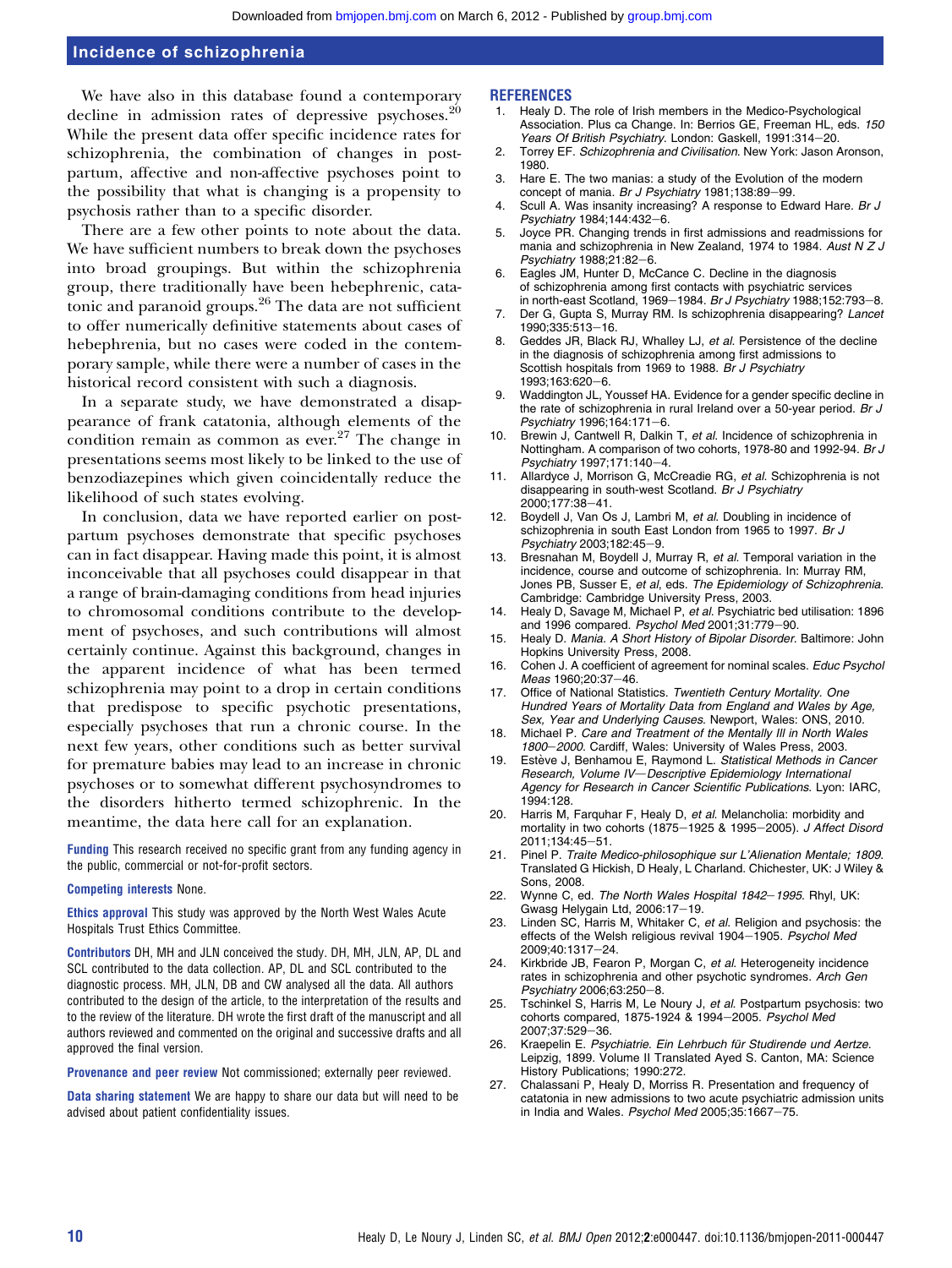

# **cohorts: 1875**−**1924 and 1994**−**2010 schizophrenia and related psychoses in two The incidence of admissions for**

David Healy, Joanna Le Noury, Stefanie Caroline Linden, et al.

doi: 10.1136/bmjopen-2011-000447 BMJ Open 2012 2:

**<http://bmjopen.bmj.com/content/2/1/e000447.full.html>** Updated information and services can be found at:

These include:

| <b>Data Supplement</b>             | "Supplementary Data"<br>http://bmjopen.bmj.com/content/suppl/2012/01/20/bmjopen-2011-000447.DC1.html                                                                                                                                                                                                                                                                                                                                                |
|------------------------------------|-----------------------------------------------------------------------------------------------------------------------------------------------------------------------------------------------------------------------------------------------------------------------------------------------------------------------------------------------------------------------------------------------------------------------------------------------------|
| <b>References</b>                  | This article cites 17 articles, 8 of which can be accessed free at:<br>http://bmjopen.bmj.com/content/2/1/e000447.full.html#ref-list-1                                                                                                                                                                                                                                                                                                              |
| <b>Open Access</b>                 | This is an open-access article distributed under the terms of the<br>Creative Commons Attribution Non-commercial License, which permits<br>use, distribution, and reproduction in any medium, provided the original<br>work is properly cited, the use is non commercial and is otherwise in<br>compliance with the license. See:<br>http://creativecommons.org/licenses/by-nc/2.0/ and<br>http://creativecommons.org/licenses/by-nc/2.0/legalcode. |
| <b>Email alerting</b><br>service   | Receive free email alerts when new articles cite this article. Sign up in<br>the box at the top right corner of the online article.                                                                                                                                                                                                                                                                                                                 |
| <b>Topic</b><br><b>Collections</b> | Articles on similar topics can be found in the following collections<br>Epidemiology (85 articles)<br>Health services research (55 articles)<br>Mental health (26 articles)<br>Psychotic disorders (incl schizophrenia) (1 articles)                                                                                                                                                                                                                |

**<http://group.bmj.com/group/rights-licensing/permissions>** To request permissions go to:

**<http://journals.bmj.com/cgi/reprintform>** To order reprints go to:

**<http://group.bmj.com/subscribe/>** To subscribe to BMJ go to: